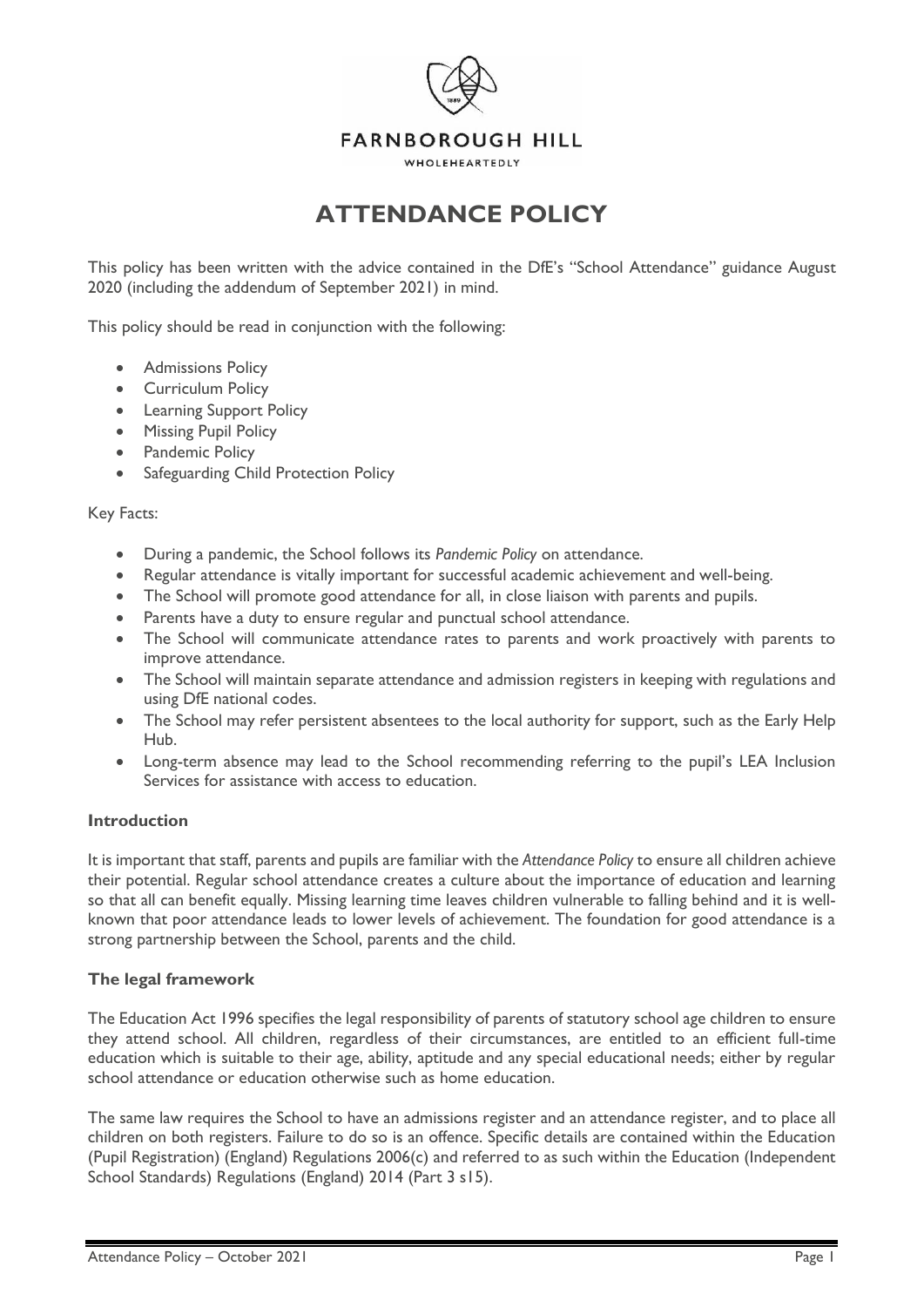Children missing education who are of compulsory school age are at significant risk of underachieving, being victims of abuse, and becoming Not in Education, Employment or Training (NEET) later in life. Pupils at risk of harm or neglect may miss education as a result. The School must take action under the School's safeguarding duties under section 157 of the Education Act 2002 and Part 3 of the Education (Independent School Standards) Regulations (England) 2014 in respect of all pupils. As such, the School must investigate any unexplained absences and follow the local authority children's social care referral procedures accordingly.

## **Parental responsibilities**

- ensure regular and punctual attendance, being fully aware of their legal responsibilities, including ensuring there are no regular patterns of absence eg frequent Monday morning absences
- ensure that their daughter in their care arrives punctually, prepared for learning
- contact the School every day of their daughter's absence as early as possible and preferably before the start of the School day
- provide clear written reasons for any absence which ensures the School can code the absence properly and accurately and provide medical evidence for reason of absence if this is requested
- avoid making arrangements to remove their daughter from school during term time
- respond helpfully and positively to any enquiry made by the School to ascertain the reason for any absence, including any safeguarding matter
- request authorisation from the Head if any absence is to occur during term time unavoidably, such as to attend a funeral
- return your daughter to school on an agreed date after absence
- ensure that no absence is unauthorised by the School; recognising that deliberate non-attendance for 20 days, that is unauthorised by the School, may be reported to the local authority's department for Children Missing from Education
- recognise that if a pupil is enrolled at school, parents need to let the School know where the pupil is each day and for their whereabouts to be authorised
- pay for any charges that may be incurred if the School makes a referral to the LEA's Education Welfare Office to assist with attendance; and/or to pay for any charges incurred if the School employs any LEA agency to assist with education other than at school, such as Inclusion or Access to Education
- give a term's notice when your daughter will be removed from the School roll, in accordance with the Acceptance Terms and Conditions, and to inform the School about the new school your daughter will be attending, including the start date

## **School Responsibilities**

- promote good attendance and reduce absence, including persistent absence (attendance below 90%)
- ensure every pupil has high levels of attendance so she can access the education she is entitled to
- act early to address patterns of absence
- encourage parents to ensure their daughter attends all learning opportunities regularly and punctually
- keep accurate and efficient records of attendance and registration at school including attendance at all after school and before school activities

We achieve this in the following ways:

- mark all pupils not present by the designated time, taking account of absence notes
- follow up absence with a telephone call to the parent if a reason has not been provided
- monitor attendance and lateness and take appropriate action
- specifically monitor any persistent absence (individual attendance below 90%)
- use of the DfE national codes to record and monitor attendance and absence in a consistent way which complies with the regulations, including preservation of the entries on both the admission and attendance register for a period of three years after it was made
- only the Head or a member of staff acting on her behalf can authorise absence, other than shortterm absence eg medical appointments
- discussing with the Designated Safeguarding Lead (DSL) and Head of Learning Support as appropriate to identify girls causing concern, including engaging children and parents regarding any unsatisfactory attendance.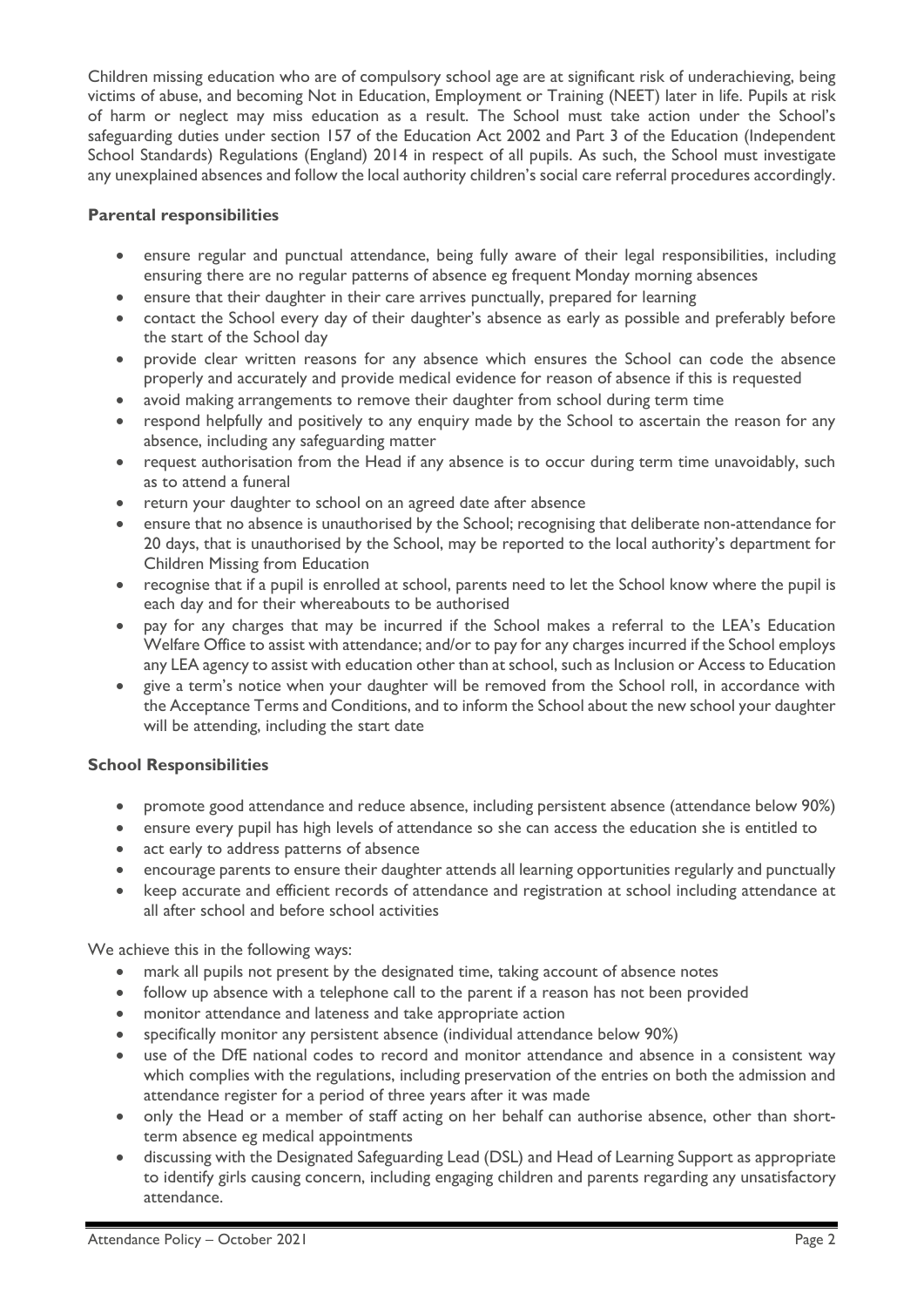- implementing any agreed improvement strategies such as referral to the Local Authority attendance services and/or children's social care in accordance with the *Safeguarding and Child Protection Policy* and procedures.
- provide parent with the timings of the School day and the calendar via the School website and any other usual method such as the School newsletter – Weekly F'Hill, in advance

### **Farnborough Hill's Attendance Registration Systems**

Pupils are officially registered twice a day by Form Tutor at 8.45 am and their class teacher at 2.05 pm. An electronic system is employed (iSAMS).

Pupils are also registered electronically on iSAMS by class teachers at the beginning of each lesson.

When pupils are not in school and the School has not been informed by electronic absence forms, letter, email or telephone call by 9.15 am the Absences Manager will contact parents by telephone between 9.15 am and 9.45 am.

- Pupils arriving late to school should report to the School Office to be registered.
- The School Office will use the information to produce a School Register. This will record those that were absent and also those pupils that were present using the categories below.
- A copy of the list of absentees is kept in the School Office.
- Letters/emails informing the School of expected future absences should be kept on file by the School Office for at least one school year.
- If pupils are present during registration, but are going out of school any time afterwards, they are still marked as present. Lists of pupils on trips and sporting fixtures are always kept in the School Office.
- Teaching staff should register pupils electronically in lessons. If an unauthorised absence is suspected the School Office should be alerted (see *Missing Pupil Policy*).
- Electronic absence forms, letters and emails explaining pupils' absences after the event should be sent to the School Office. The School Office will amend the register and keep correspondence on file for at least one school year.

| Register Mark | Description                                                                                                                                            |
|---------------|--------------------------------------------------------------------------------------------------------------------------------------------------------|
|               | $Present - am$                                                                                                                                         |
|               | $Present - pm$                                                                                                                                         |
| #             | <b>School Closed to Pupils</b>                                                                                                                         |
| A             | Appointment (eg doctors/dentists)                                                                                                                      |
| $\subset$     | Other Authorised Circumstances (eg School Nurse<br>has sent pupil home, she has official permission to<br>leave or to be away for another reason, etc) |
|               | Dual Registered (at another educational<br>establishment)                                                                                              |
| F             | Excluded                                                                                                                                               |
| G             | Holiday not authorised or in excess of the period<br>determined by the School                                                                          |
| н             | Family Holiday (Agreed)                                                                                                                                |

### **Registration categories**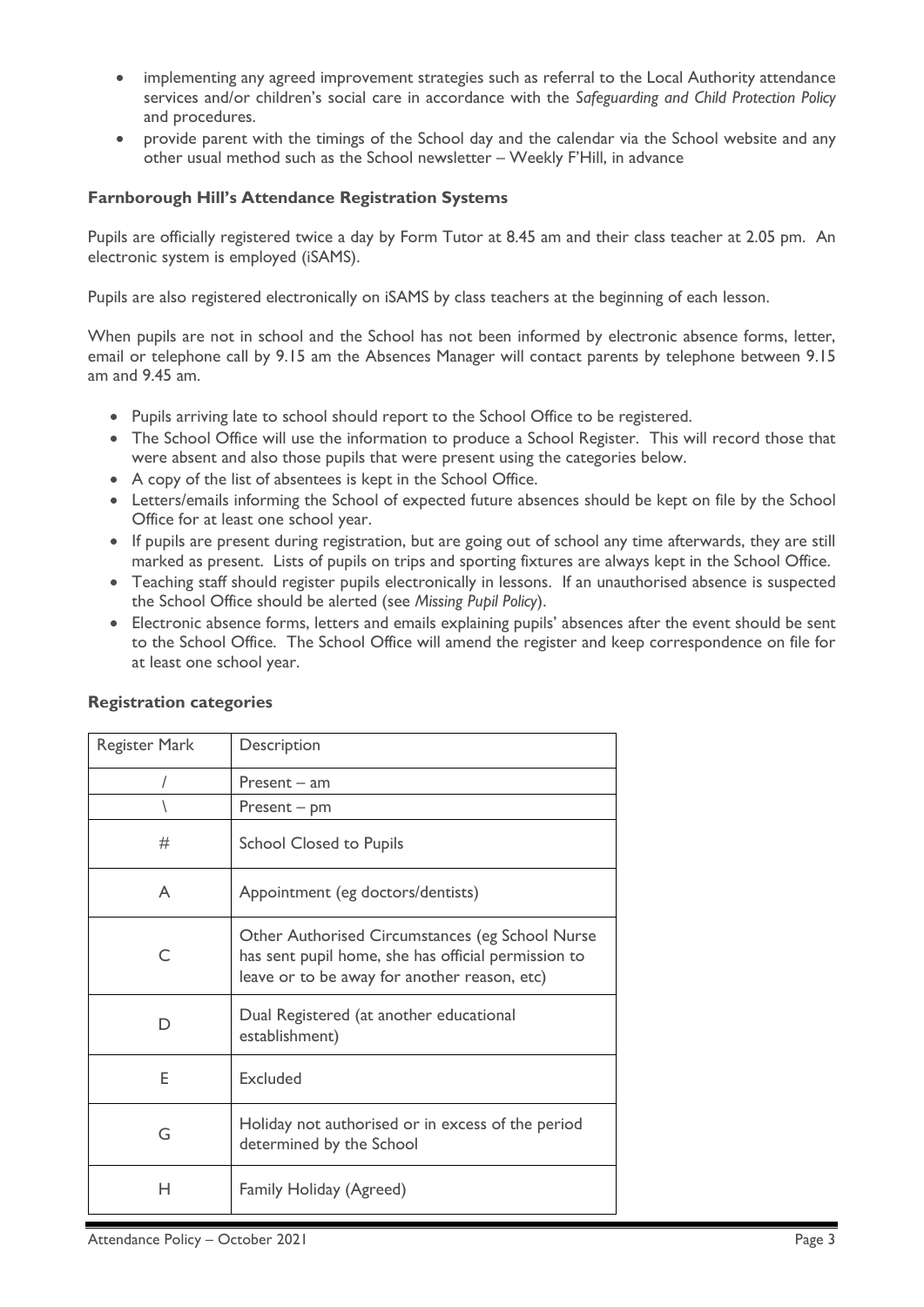|              | Interview                                                                                   |
|--------------|---------------------------------------------------------------------------------------------|
| L            | Late with a good reason                                                                     |
| N            | Late with no good reason                                                                    |
| M            | Medical Treatment (eg in hospital stay NOT for<br>dentist/doctor/orthodontist appointments) |
| ∩            | Absent                                                                                      |
| R.           | Religious Observance                                                                        |
| S            | Study Leave (public examinations) or Study Period                                           |
| $\mathsf{I}$ | <b>Unauthorised Absence</b>                                                                 |
| V            | Educational Visit, Trip or School Supervised Sporting<br><b>Activity</b>                    |
| W            | <b>Work Experience</b>                                                                      |
| 7            | Attending approved activity in school                                                       |

## **Additional information on absence**

Sixth Form – when granted permission for agreed free periods of time in the School week, sixth formers may leave the School premises, signing in and out in the School Office.

Authorised Absence – An absence is classified as authorised when a pupil has been away from school for a legitimate reason and the School has received notification from a parent or guardian. For example, if a pupil has been unwell and the parents complete an electronic absence form, telephone or write a note to the School to explain the absence. Only the School can make an absence authorised. Parents do not have this authority. Consequently, not all absences supported by parents will be classified as authorised. For example, if a parent takes a pupil out of school to go shopping during school hours, this will not mean it is an authorised absence.

Unauthorised Absence – An absence classified as unauthorised when a pupil is away from school without the permission of both the School and a parent.

### **Maintaining records and reporting to the authorities**

If no reason for absence is first entered, this is later corrected (ideally within two weeks) to the appropriate symbol, (only in this case is overwriting allowable). It is the responsibility of the School Office to update the register.

The School's attendance register is backed up electronically on a daily basis. The register is retained for six years after the end of the School year.

Farnborough Hill as an independent school is not normally required to return absence data to the DfE. However, Farnborough Hill, as part of its membership of ISC, takes part in its organisation's annual census.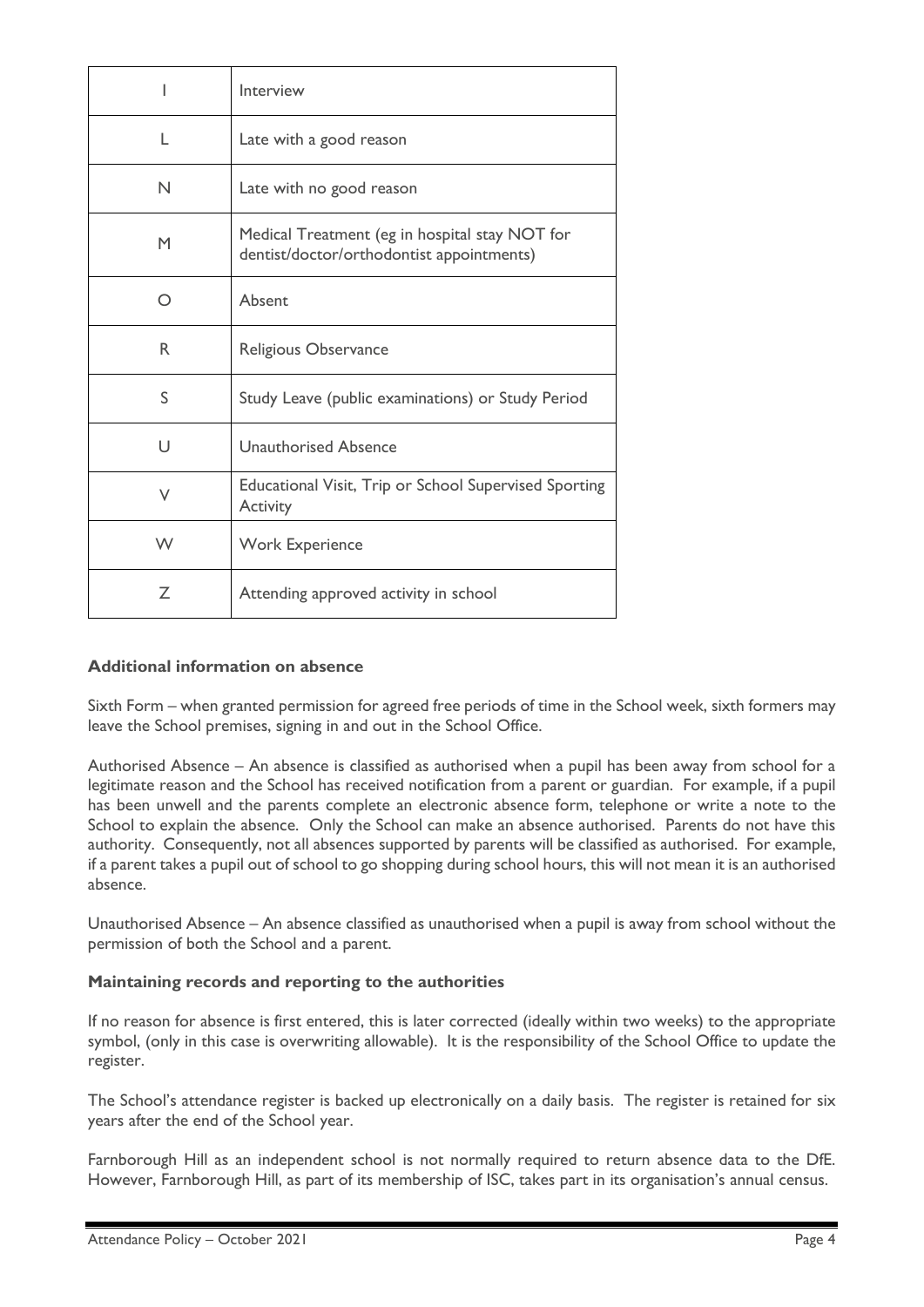Local authorities have a legal responsibility to identify children of compulsory school age who are not in education. Schools must notify their local authority when they remove or add a pupil's name to the Admissions Register at non-standard transitions. Farnborough Hill will inform Hampshire County Council of any pupil who is going to be deleted from the Admissions Register where the following apply:

- The new school is named on a School Attendance Order OR a School Attendance Order has been revoked OR suitable arrangements have been made for education other than at school.
- A child will be registered at another school (and will not be dual registered at this school).
- A child is not attending and another school agrees that she should be removed from this school's register. (Child has not died or been Permanently Excluded).
- A parent has written to confirm education otherwise than in school (there is no School Attendance Order).
- A child is not attending and no longer residing within a reasonable distance from the School that would allow for daily attendance.
- A child has not returned in ten school days after leave of absence was allowed PROVIDED the School does not have reasonable grounds to believe the child is prevented from attending (illness or other reasonable cause) AND the School and the LA have failed to identify where the child is after making reasonable enquiries.
- After an unauthorised absence for 20 continuous school days PROVIDED the School does not have reasonable grounds to believe the child is prevented from attending (illness or other reasonable cause) AND the School and the LA have failed to identify where the child is after making reasonable enquiries.
- A child is detained (by a court or order of recall by a court or the Secretary of State) for not less than four months, PROVIDED the School does not have reasonable grounds to believe the child will return to the School at the end of the detention.
- A child has died.
- A child will no longer be of statutory school age before school meets again AND EITHER child or parent has indicated the child will no longer attend the School OR the child has not met academic entry requirements for the School's Sixth Form.
- A child has ceased to be a pupil of the School.
- A child has been permanently excluded from the School.

The School will therefore inform the Local Authority of any pupil who fails to attend school regularly, or has been absent without the School's permission for a continuous period of 20 school days or more.

Staff who have concerns about a pupil regularly missing school and who may be aware of individual triggers such as travelling to conflict zones, female genital mutilation and forced marriage must inform the DSL immediately. If a teacher believes that an act of FGM appears to have been carried out, the teacher is required to report this to the police in line with their mandatory reporting requirements.

School Registers are checked regularly by the Deputy Head - Pastoral for any concerns or patterns of nonattendance. Any falsification as to an absence of a pupil will be reported to the authorities by the School.

The Deputy Head - Pastoral in conjunction with the Head of Learning Support and Head of Year will investigate any concerns.

The School may refer persistent absenteeism to the local authority for support and may also inform the appropriate LEA, if a child needs to be registered as a Child Missing Education and/or the Educational Welfare Officer needs to be informed.

When a pupil is absent because of medical (physical or psychological) reasons, there may be a consultant's diagnosis to verify this, preferably also with recommendations for the School about the amount of attendance possible, or not, and whether work should or should not be undertaken. It is not sufficient to give such reasons of possible absence as, for example, 'anxiety', 'depression' or 'eating disorder', without a diagnosis. The School may ask for the LEA Inclusion Services to be engaged if there is to be a long absence. There may be a fee for this additional service if the pupil remains on roll.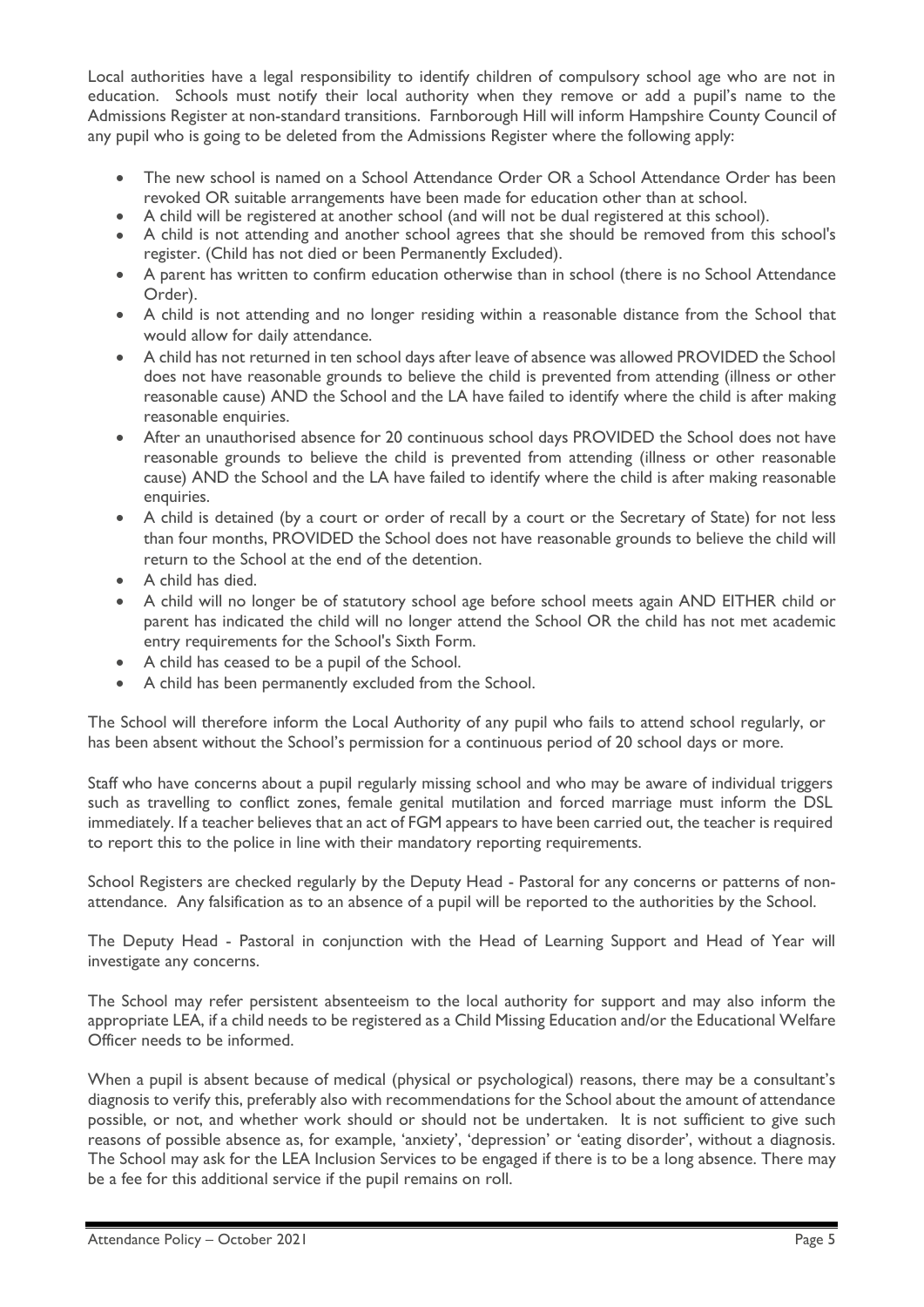The School asks for liaison with external therapists and consultants – whether those arranged via the NHS or who have been privately engaged by parents.

It is the School's intent that when there is extended absence, to "have had sight of the child", unless their whereabouts are verified by another agency, such as hospital personnel. If "sight of the child" is required, this may be arranged with a visit by pastoral staff to the pupil's home for a welfare check. The School insists that during a welfare check, the child is seen privately by the pastoral staff from the School visiting the home.

No pupil enrolled at the School, may also be enrolled at another school without the knowledge and agreement of Farnborough Hill. In such a case, as when a pupil may be in hospital for a residential clinic to assist them, there would be an agreement with the other school and an agreed dual attendance would be maintained by both schools. Enrolling a pupil at Farnborough Hill and not informing another school where a child may have attended is strictly forbidden. At all times, the registration must reflect the school at which a child has enrolled and is officially attending. The School reserves the right to contact the Head of another school if it is found that two registrations have taken place, and to pursue the matter legally if necessary.

The School aims to reintegrate pupils who have had extended absence, and any phased return is to be arranged with the Heads of Pastoral, Academic and Learning Support in conjunction with the School Nurses' team. A phased return to school is not expected to be over more than a week, unless a consultant recommends a longer strategy. If, following a phased return, a pupil is unable to return to school, then consideration must be made about involvement with Inclusion Services at the LEA if they are not already engaged. This may incur a fee if a pupil remains on roll.

Any plans for a phased return must be validated, as a recommendation, in writing at consultant-level, as a recommendation, before the School will confirm the date of the phased return, to ensure the pupil is fit and well to do so. The School Nurses, or Deputy Head – Pastoral, may ask for updates on a pupil's medical or psychological condition on return to school.

Long-term absences may be recommended for referral to the LEA Inclusion Services and/or the Early Help Hub.

When a pupil is ill and absent, it is expected that school work will not be provided. In some cases, such as with anorexia nervosa, it can be detrimental to the pupil, to engage in school work since their focus needs to be on eating and getting well and school work is a distraction. The School Inclusion Services would advise as to the work that can be carried out. The School will work with the Inclusion Services if a pupil remains on roll, even though unable to attend school. This would mean that a pupil is dual registered.

Dual registration also occurs if a pupil is registered at Farnborough Hill but is being educated at hospital or a specialist clinic with an educational team attached.

On return to school, following absence, the Deputy Head – Academic, together with the Head of Learning support and the Head of Year, as well as School Nurses, will plan with parents the programme that can be followed and managed by the pupil, depending on the work that has been missed. The Head may also be involved in this decision-making if the programme of study needs to be more radical than reducing the number of subjects to be taken in school examinations, such as re-sitting an academic year if one has been largely missed.

If a pupil is de-registered but parents still require the services of the Inclusion Team at their LEA, they would need to take advice about options available from their LEA with regard to ensuring their daughter is registered with the authority.

This policy is reviewed and updated annually by the Head, Deputy Head - Pastoral and Head of Learning Support.

The next review is due in September 2022.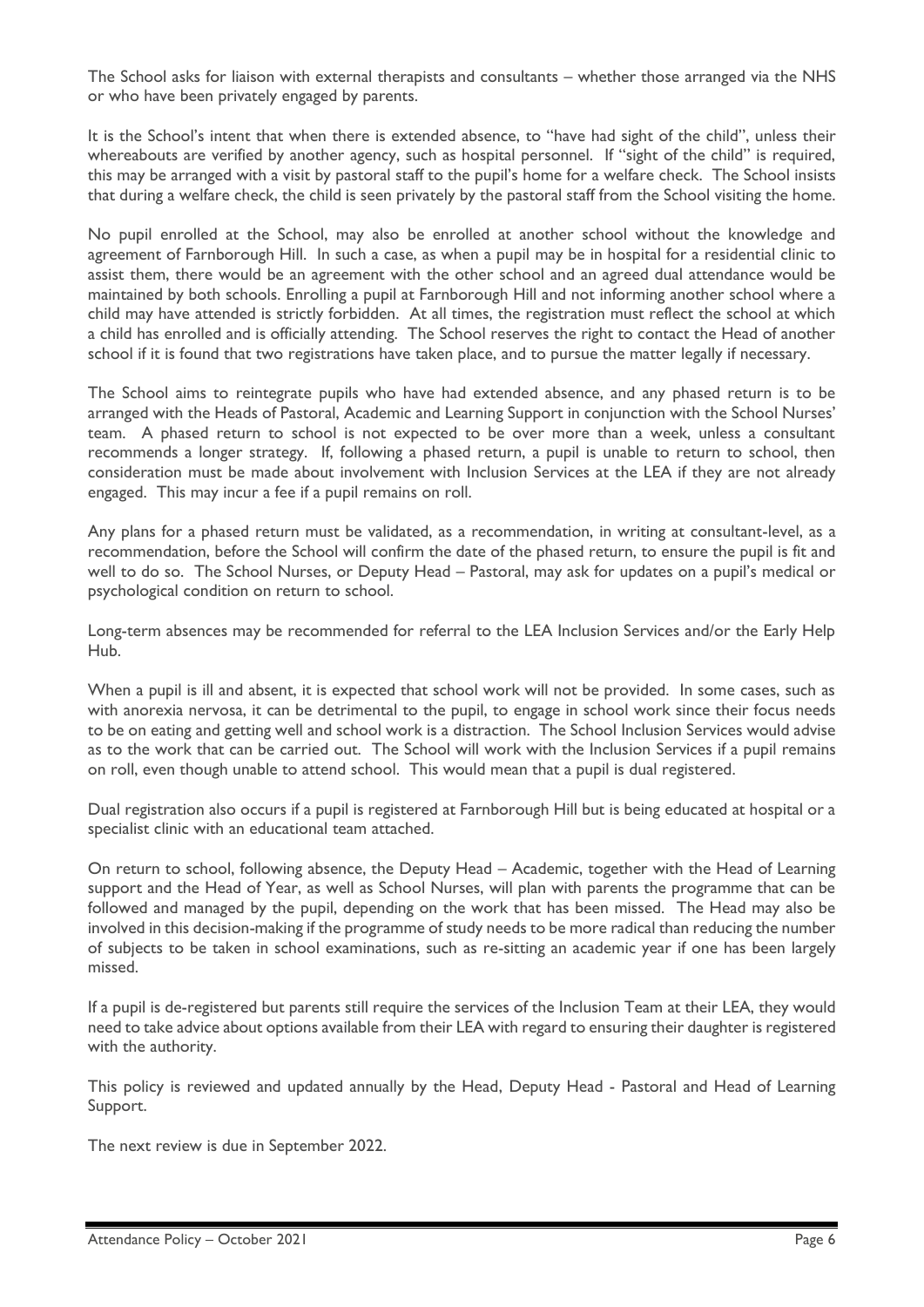# **Annex 1: Attendance matters during a pandemic**

# **Attendance Expectations**

During any pandemic, the School will follow government guidance related to attendance, including all updates as they are published.

At present, the School will follow the government's *Guidance for Full Opening: Schools* (September 2020) which states that school attendance has been mandatory for all pupils from the beginning of the Christmas Term 2020. From that point the government's usual rules on school attendance have again applied. It is therefore parents' duty to ensure that their child attends regularly. The School will record this attendance, and follow up any absence, according to its present procedures. The School will also complete an online daily educational setting status return, as required by the DfE.

### **Pupils who are shielding or self-isolating**

The government has indicated that the majority of all school-age pupils should have returned to school at the beginning of the Christmas Term. However, the School notes the following:

- A very small number of pupils may still be unable to attend in line with public health advice, because they are self-isolating and have had symptoms or a positive test result themselves, or because they are a close contact of someone who has coronavirus (COVID-19). In these cases, absence will be recorded as authorised.
- Shielding advice for all clinically extremely vulnerable children paused on 1 August 2020, subject to a continued decline in the rates of community transmission of coronavirus (COVID-19). This means that even the small number of pupils who remain on the shielded patient list have also been allowed to return to school, as have those who have family members who are (or have been) shielding. However, the School recognises that if rates of the disease rise in local areas, children (or family members) from that area, and that area only, will be advised to shield during the period where rates remain high. Therefore, these children may be temporarily absent. In these cases, absence will be recorded as authorised.
- Some pupils no longer required to shield but who generally remain under the care of a specialist health professional may need to discuss their care with their health professional about their return/attendance at school.

Where a pupil is unable to attend school because they are complying with clinical and/or public health advice, the School will offer them access to online education and will monitor their engagement with this activity.

### **Pupils and families who are anxious about a return to school**

All other pupils must attend school. The School will bear in mind the potential concerns of pupils, parents and households who may have been reluctant or anxious about returning and continuing to attend. This may include pupils who have themselves been shielding previously but have been advised that this is no longer necessary, those living in households where someone is clinically vulnerable, or those concerned about the comparatively increased risk from coronavirus (COVID-19), including those from Black, Asian and Minority Ethnic (BAME) backgrounds or who have certain conditions such as obesity and diabetes. If parents of pupils with significant risk factors are concerned, the School will discuss these and provide reassurance of the measures they have in place to reduce the risk in school. Once back at school, the Head of Year and Tutors will provide support for the pupil as appropriate.

NB: If pupils choose to absent themselves from school (or their parents keep them at home) for a coronavirus-related reason that is not specifically stated in the government guidance as being allowed, this will be recorded as an unauthorised absence.